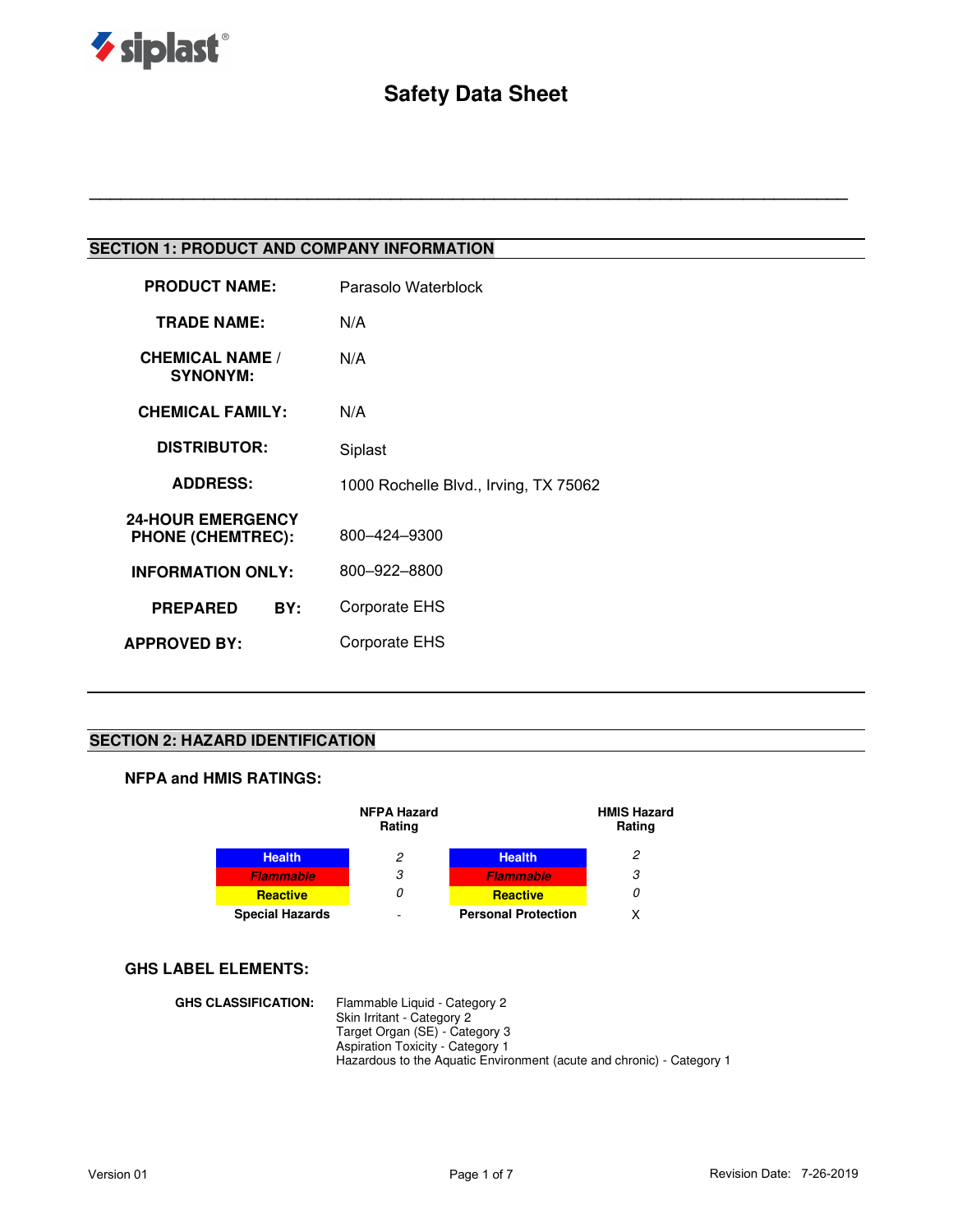

### **ADDITIONAL HAZARD IDENTIFICATION INFORMATION:**

| <b>PRIMARY ROUTE OF EXPOSURE:</b>       | Inhalation                                                                                                                                                                                                                            |
|-----------------------------------------|---------------------------------------------------------------------------------------------------------------------------------------------------------------------------------------------------------------------------------------|
| <b>SIGNS &amp; SYMPTONS OF EXPOSURE</b> |                                                                                                                                                                                                                                       |
| EYES:                                   | May burn and irritate eyes and mucous membranes. Eye contact<br>may cause moderate eye irritation, redness, tearing and blurred<br>vision.                                                                                            |
| SKIN:                                   | Prolonged or repeated skin contact may cause irritation, dermatitis,<br>defatting and drying of the skin.                                                                                                                             |
| <b>INGESTION:</b>                       | Harmful or fatal if swallowed.                                                                                                                                                                                                        |
| <b>INHALATION:</b>                      | Inhalation may cause respiratory system irritation and central<br>nervous system depression (Narcosis) characterized by headache,<br>dizziness, muscular weakness and fatigue. May cause<br>unconsciousness if exposure is excessive. |
| <b>ACUTE HEALTH HAZARDS:</b>            | Exposure to this product may aggravate pre-existing skin and<br>respiratory diseases.                                                                                                                                                 |
| <b>CHRONIC HEALTH HAZARDS:</b>          | May cause kidney, liver, spleen and central nervous system<br>damage. May cause brain cell and neuromuscular damage based<br>upon animal studies.                                                                                     |
| <b>CARCINOGENICITY:</b>                 | None                                                                                                                                                                                                                                  |

### **SECTION 3: COMPOSITION/INFORMATION ON INGREDIENTS**

|                              |          |    |             | <b>OCCUPATIONAL EXPOSURE LIMITS</b> |                            |
|------------------------------|----------|----|-------------|-------------------------------------|----------------------------|
| <b>CHEMICAL NAME</b>         | CAS#     | %  | <b>OSHA</b> | <b>ACGIH</b>                        | <b>OTHER</b>               |
| Heptane                      | 142-82-5 | 14 | 500 ppm     | $400$ ppm                           | <b>NIOSH REL</b><br>85 ppm |
| Non-hazardous<br>ingredients |          | 86 |             |                                     |                            |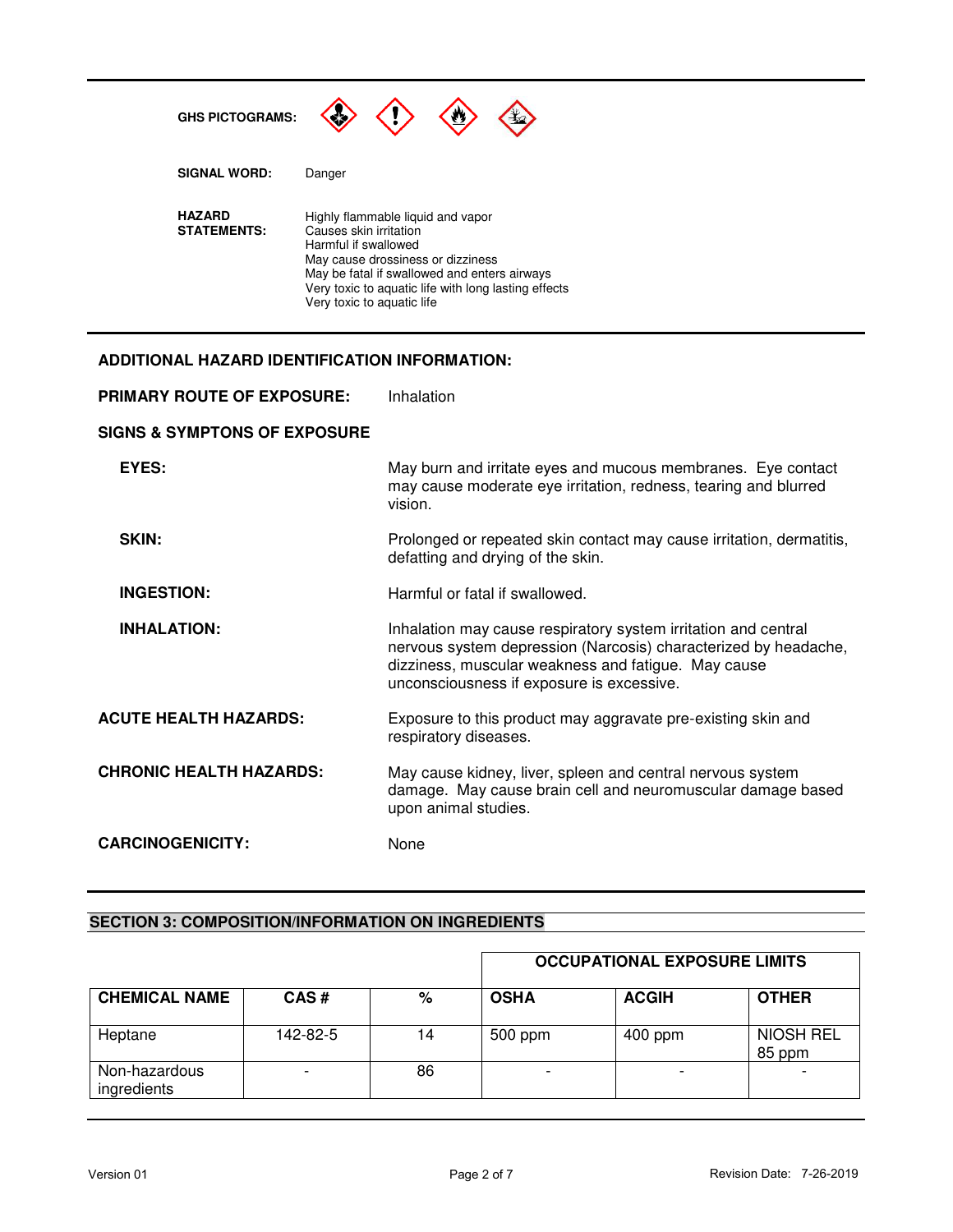# **SECTION 4: FIRST AID MEASRURES**

#### **FIRST AID PROCEDURES**

| EYES:                                                        | If this material contacts the eyes, hold eyelids open flush immediately<br>with gentle stream of water for at least 15 minutes, preferable at eye<br>wash fountain. Get medical attention.                                                                   |
|--------------------------------------------------------------|--------------------------------------------------------------------------------------------------------------------------------------------------------------------------------------------------------------------------------------------------------------|
| SKIN:                                                        | In case of skin contact, clean with rubbing alcohol first, followed<br>immediately by washing affected area thoroughly with soap and water.                                                                                                                  |
| <b>INHALATION:</b>                                           | In case of inhalation, remove to fresh, uncontaminated air. Administer<br>oxygen if breathing is labored. Give artificial respiration if breathing has<br>stopped. Get medical attention immediately if oxygen or artificial<br>respiration is administered. |
| <b>INGESTION:</b>                                            | In case of accidental ingestion, do not induce vomiting. Get medical<br>attention and advise the physician of the nature of the material.                                                                                                                    |
| <b>NOTES TO PHYSICIANS OR</b><br><b>FIRST AID PROVIDERS:</b> | Contains petroleum distillates.                                                                                                                                                                                                                              |

### **SECTION 5: FIRE FIGHTING PROCEDURES**

| <b>SUITABLE EXTINGUISHING MEDIA:</b>                   | CO2, foam, dry chemical or water fog.                                                                                                                                                                                                              |
|--------------------------------------------------------|----------------------------------------------------------------------------------------------------------------------------------------------------------------------------------------------------------------------------------------------------|
| <b>HAZARDOUS COMBUSTION PRODUCTS:</b>                  | Emits smoke when burned; carbon dioxide and carbon<br>monoxide.                                                                                                                                                                                    |
| <b>RECOMMENDED FIRE FIGHTING</b><br><b>PROCEDURES:</b> | Water spray may be ineffective but may be used to cool<br>closed containers. If water is used, use fog nozzles. Should<br>use self contained breathing apparatus.                                                                                  |
| UNUSUAL FIRE & EXPLOSION<br><b>HAZARDS:</b>            | Extremely flammable. May form combustible or explosive<br>mixtures with air. Closed containers may explode if exposed<br>to extreme heat. Vapors are heavier than air and may travel<br>considerable distances to ignition sources and flash back. |

# **SECTION 6: ACCIDENTAL RELEASE MEASURES**

| <b>ACCIDENTAL RELEASE MEASURES:</b> | Land spill: remove all sources of ignition, ventilate area and<br>remove material with absorbents and/or non-sparking tools. Water<br>spill: use absorbent booms to dike area and minimize area of<br>contamination. |
|-------------------------------------|----------------------------------------------------------------------------------------------------------------------------------------------------------------------------------------------------------------------|
|                                     |                                                                                                                                                                                                                      |

# **SECTION 7: HANDLING AND STORAGE**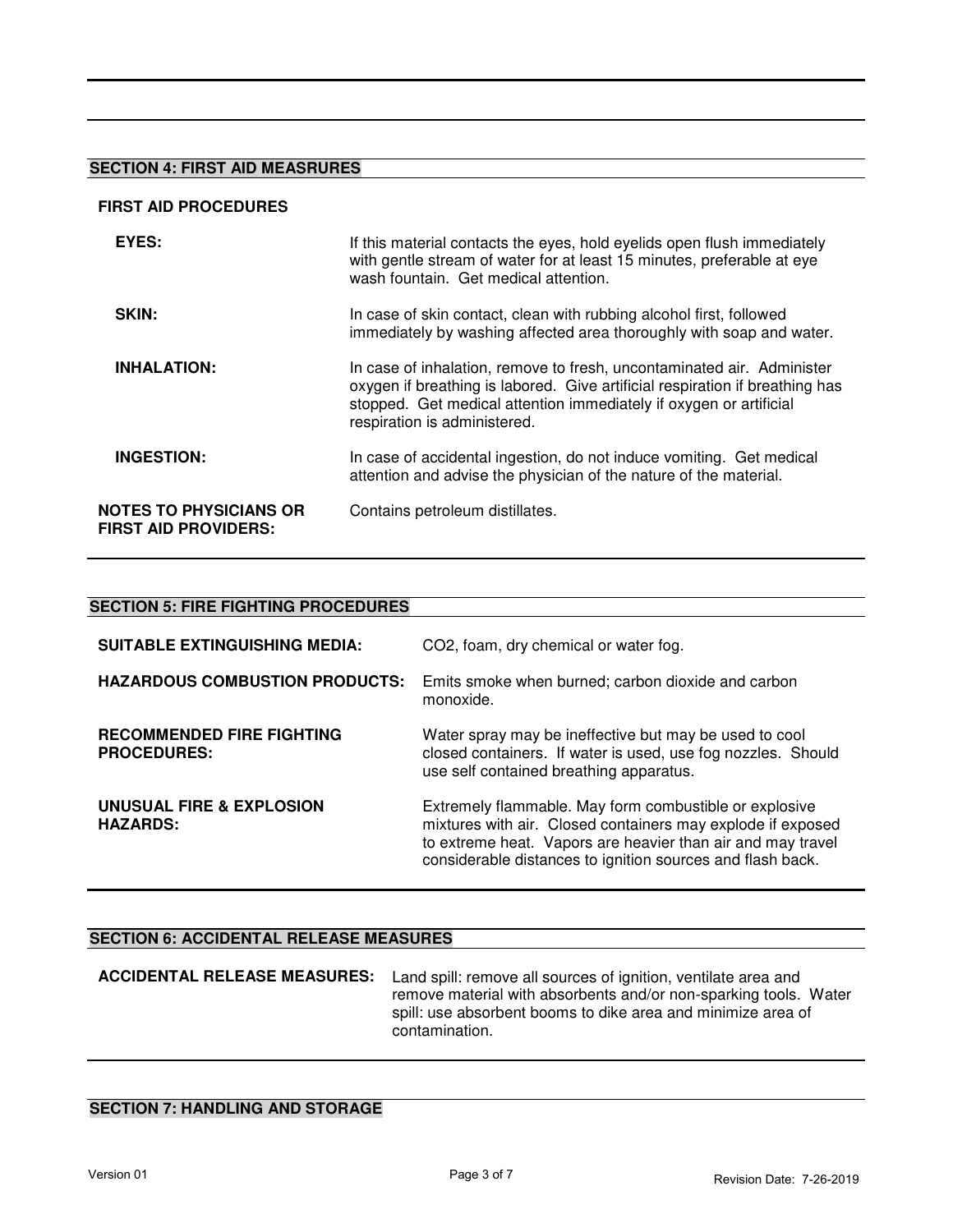| <b>HANDLING AND STORAGE:</b> | Keep material away from heat, spark and open flame. Do not<br>store in open or unlabeled containers. Use with adequate<br>ventilation. Do not store above 120 °F. Containers should be<br>grounded when pouring. Avoid free fall of liquids. Do not cut,<br>braze or weld. For industrial use only. Read product label and<br>observe all precautions before use. |
|------------------------------|-------------------------------------------------------------------------------------------------------------------------------------------------------------------------------------------------------------------------------------------------------------------------------------------------------------------------------------------------------------------|
| <b>OTHER PRECAUTIONS:</b>    | None.                                                                                                                                                                                                                                                                                                                                                             |

# **SECTION 8: EXPOSURE CONTROLS/PERSONAL PROTECTION**

| <b>ENGINEERING CONTROLS /</b><br><b>VENTILATION:</b> | Local exhaust should be used where possible. Use with ventilation<br>sufficient to prevent exceeding recommended exposure limits or<br>build up of explosive concentrations of vapor in air.                                     |
|------------------------------------------------------|----------------------------------------------------------------------------------------------------------------------------------------------------------------------------------------------------------------------------------|
| <b>RESPIRATORY PROTECTION:</b>                       | If personal exposure concentrations cannot be maintained below<br>the appropriate exposure limits using engineering controls, a<br>NIOSH approved respirator may be appropriate based on<br>employer-determined exposure levels. |
| <b>EYE PROTECTION:</b>                               | Safety glasses with side shields or goggles are recommended<br>when pouring or applying this product.                                                                                                                            |
| <b>SKIN PROTECTION:</b>                              | Wear nitrile rubber or neoprene gloves when handling this product<br>to avoid prolonged skin contact.                                                                                                                            |
| <b>OTHER PROTECTIVE EQUIPMENT:</b>                   | Not required                                                                                                                                                                                                                     |
| <b>WORK HYGIENIC PRACTICES:</b>                      | Wash exposed skin prior to eating, drinking or smoking and at the<br>end of each shift. Wash contaminated clothing prior to reuse.                                                                                               |
| <b>EXPOSURE GUIDELINES:</b>                          | N/A                                                                                                                                                                                                                              |

# **SECTION 9: PHYSICAL AND CHEMICAL PROPERTIES**

| <b>APPEARANCE &amp; ODOR:</b> | Gray paste with mild solvent odor |                               |                |
|-------------------------------|-----------------------------------|-------------------------------|----------------|
| <b>FLASH POINT:</b>           | 14 °F                             | <b>LOWER EXPLOSIVE LIMIT:</b> | $1\%$          |
| <b>METHOD USED:</b>           | Tag Closed Cup                    | <b>UPPER EXPLOSIVE LIMIT:</b> | 7%             |
| <b>EVAPORATION RATE:</b>      | 4.5                               | <b>BOILING POINT:</b>         | $200 - 211$ °F |
| pH (undiluted product):       | No data                           | <b>MELTING POINT:</b>         | No data        |
| <b>SOLUBILITY IN WATER:</b>   | Insoluble                         | <b>SPECIFIC GRAVITY:</b>      | 1.307          |
| <b>VAPOR DENSITY:</b>         | 3.4                               | <b>PERCENT VOLATILE:</b>      | 25.15          |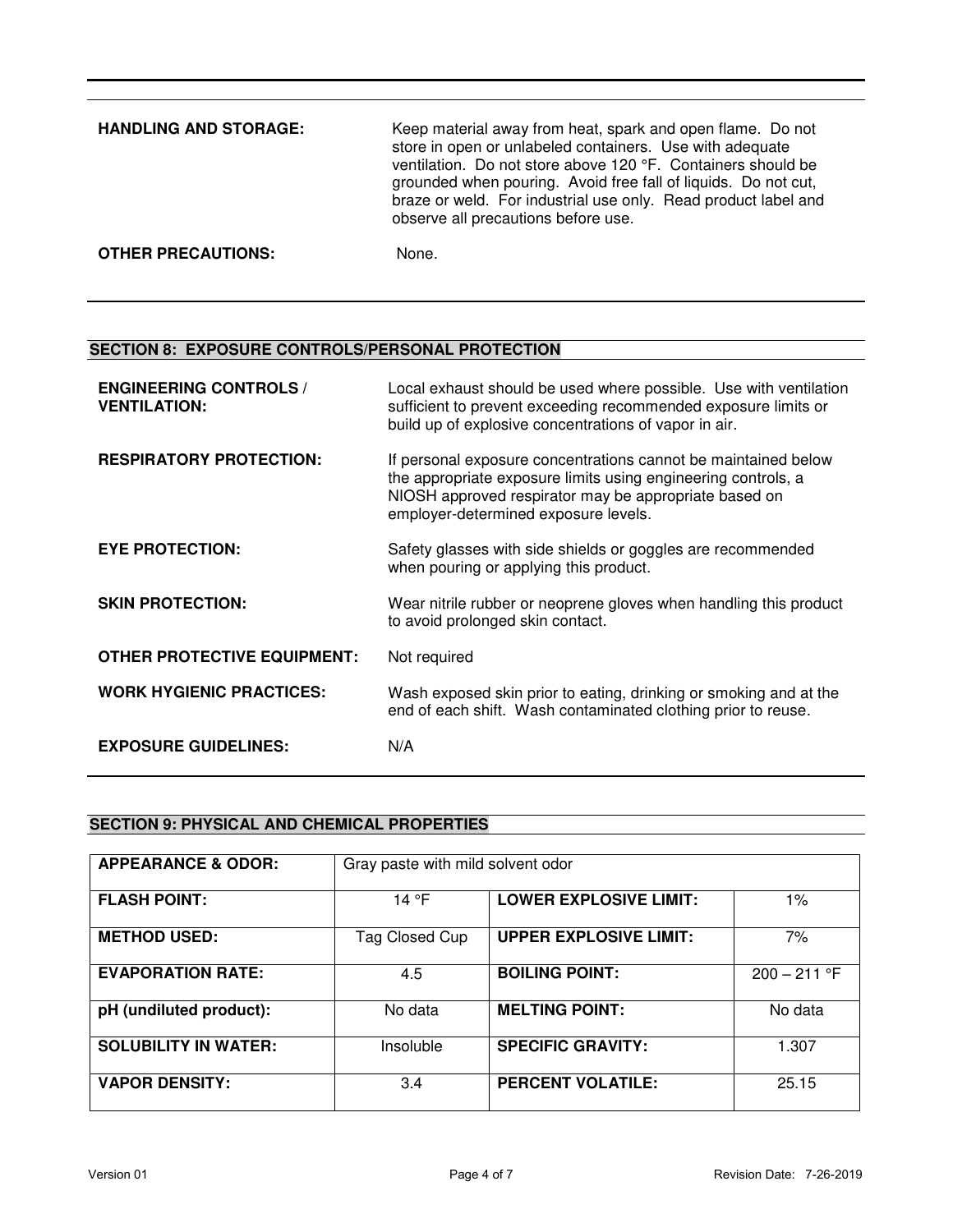| <b>VAPOR PRESSURE:</b>           | 45 mm Hg @ 20 °C | MOLECULAR WEIGHT:               | No data |
|----------------------------------|------------------|---------------------------------|---------|
| <b>VOC WITH WATER (LBS/GAL):</b> | .46              | <b>WITHOUT WATER (LBS/GAL):</b> | No data |

| <b>SECTION 10: STABILITY AND REACTIVITY</b>               |                                                                                                                                              |          |
|-----------------------------------------------------------|----------------------------------------------------------------------------------------------------------------------------------------------|----------|
| <b>THERMAL STABILITY:</b>                                 | STABLE X                                                                                                                                     | UNSTABLE |
| <b>CONDITIONS TO AVOID (STABILITY):</b>                   | Avoid all sources of ignition. Vapors are heavier than air and<br>may travel a considerable distance to an ignition source and<br>flashback. |          |
| <b>INCOMPATIBILITY (MATERIAL TO</b><br>AVOID):            | Avoid strong oxidizing agents.                                                                                                               |          |
| <b>HAZARDOUS DECOMPOSITION OR BY-</b><br><b>PRODUCTS:</b> | None.                                                                                                                                        |          |
| <b>HAZARDOUS POLYMERIZATION:</b>                          | Will not undergo hazardous polymerization.                                                                                                   |          |

#### **\_\_\_\_\_\_\_\_\_\_\_\_\_\_\_\_\_\_\_\_\_\_\_\_\_\_\_\_\_\_\_\_\_\_\_\_\_\_\_\_\_\_\_\_\_\_\_\_\_\_\_\_\_\_\_\_\_\_\_\_\_\_\_\_\_\_\_\_\_\_\_\_\_\_\_\_\_\_\_\_\_\_\_\_\_\_\_\_\_ SECTION 11: TOXICOLOGICAL INFORMATION**

**TOXICOLOGICAL INFORMATION:** No information available.

# **SECTION 12: ECOLOGICAL INFORMATION**

**ECOLOGICAL INFORMATION:** No information available.

#### **\_\_\_\_\_\_\_\_\_\_\_\_\_\_\_\_\_\_\_\_\_\_\_\_\_\_\_\_\_\_\_\_\_\_\_\_\_\_\_\_\_\_\_\_\_\_\_\_\_\_\_\_\_\_\_\_\_\_\_\_\_\_\_\_\_\_\_\_\_\_\_\_\_\_\_\_\_\_\_\_\_\_\_\_\_\_\_\_\_ SECTION 13: DISPOSAL CONSIDERATIONS**

| <b>WASTE DISPOSAL METHOD:</b> | This product, as supplied, is regulated as a hazardous waste by the U.S.<br>Environmental Protection Agency (EPA) under Resource Conservation<br>and Recovery Act (RCRA) regulations. If discarded in its purchased form,<br>this product is a RCRA hazardous waste. It is the responsibility of the<br>product user to determine at the time of disposal, whether a material<br>containing the product or residue of the product remains classified a<br>hazardous waste as per 40 CFR 261, Subpart C. State or local<br>regulations may also apply if they differ from the federal regulation. |
|-------------------------------|--------------------------------------------------------------------------------------------------------------------------------------------------------------------------------------------------------------------------------------------------------------------------------------------------------------------------------------------------------------------------------------------------------------------------------------------------------------------------------------------------------------------------------------------------------------------------------------------------|
| <b>RCRA HAZARD CLASS:</b>     | D001, Ignitable Hazardous Waste                                                                                                                                                                                                                                                                                                                                                                                                                                                                                                                                                                  |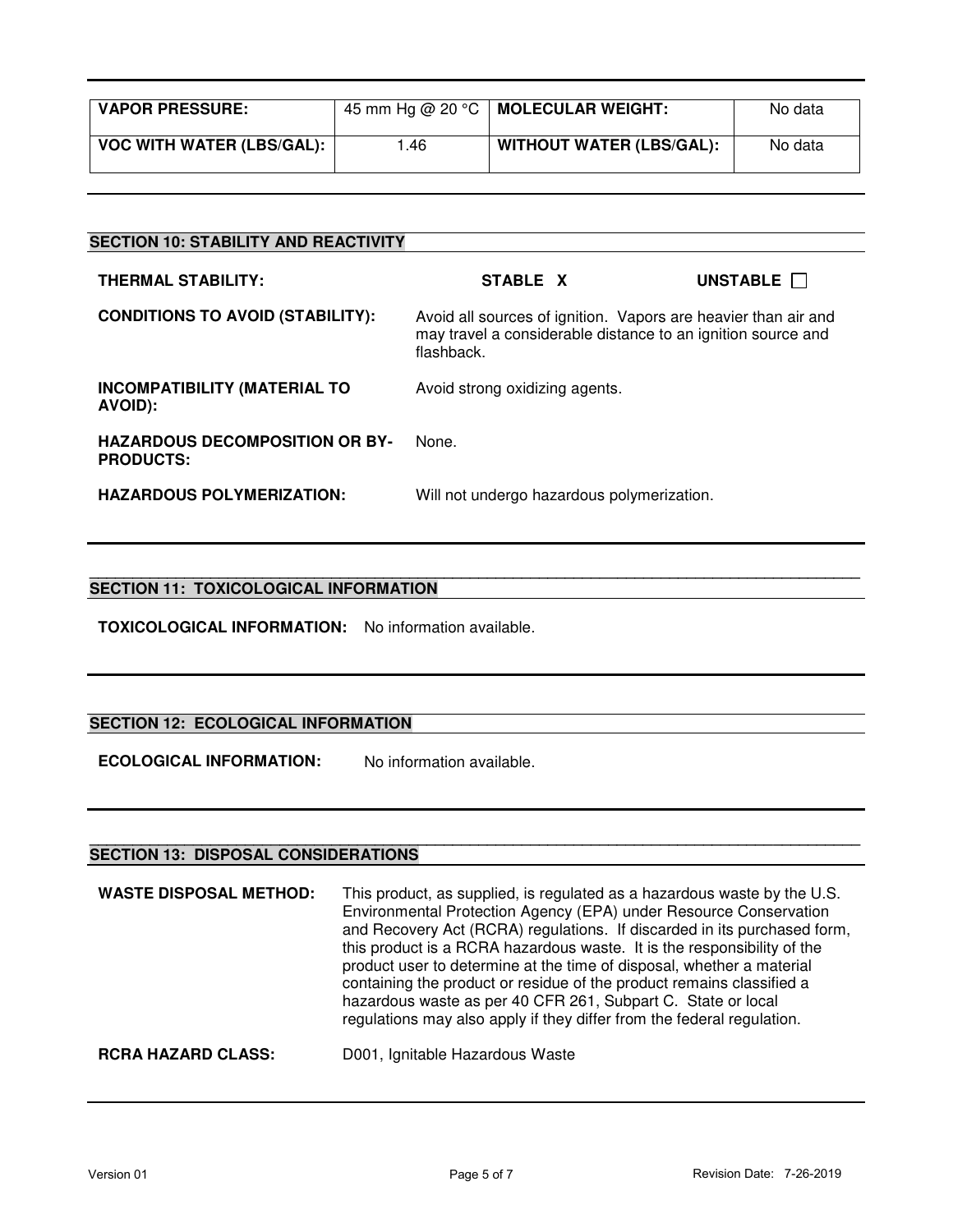### **SECTION 14: TRANSPORTATION INFORMATION**

### **U.S. DOT TRANSPORTATION**

| <b>PROPER SHIPPING NAME:</b> Adhesive |                                                                                                                                                                                                                                                                                                                                                                                                                                                                                                                                                                               |
|---------------------------------------|-------------------------------------------------------------------------------------------------------------------------------------------------------------------------------------------------------------------------------------------------------------------------------------------------------------------------------------------------------------------------------------------------------------------------------------------------------------------------------------------------------------------------------------------------------------------------------|
| <b>HAZARD CLASS:</b>                  | 3                                                                                                                                                                                                                                                                                                                                                                                                                                                                                                                                                                             |
| <b>ID NUMBER:</b>                     | UN 1133                                                                                                                                                                                                                                                                                                                                                                                                                                                                                                                                                                       |
| <b>PACKING GROUP:</b>                 | Ш                                                                                                                                                                                                                                                                                                                                                                                                                                                                                                                                                                             |
| <b>LABEL STATEMENT:</b>               | Flammable Liquid                                                                                                                                                                                                                                                                                                                                                                                                                                                                                                                                                              |
| OTHER:                                | Special DOT Information: When packaged as caulking<br>tubes in cardboard outer cartons this material may be<br>shipped under the 173.150 packaging exception for<br>limited quantities authorized in 172.101 for adhesives<br>containing a flammable liquid. When shipped as a limited<br>quantity, DOT shipping labels and placards are not<br>required, but the material must be described on the bill of<br>lading by its proper shipping description, hazard class,<br>UN ID number and packing group number followed by the<br>limited quantity (Ltd. Qty.) designation. |

# **SECTION 15: REGULATORY INFORMATION U.S. FEDERAL REGULATIONS TSCA:** THIS product and its components are listed on the TSCA 8(b) inventory. CERCLA: None. **SARA 311 / 312 HAZARD CATEGORIES:** Acute Health Hazard; Chronic Health Hazard.  **313 REPORTABLE INGREDIENTS:** None. **CALIFORNIA PROPOSITION 65:** This product contains no listed substances known to the state of California to cause cancer, birth defects or other reproductive harm, at levels which would require a warning under the statue.

Other state regulations may apply. Check individual state requirements. The following components appear on one or more of the following state hazardous substances lists:

| <b>Chemical Name</b> | CAS #    | <b>CA</b> | МA  | ΜN  | NJ  | <b>PA</b> | RI  |
|----------------------|----------|-----------|-----|-----|-----|-----------|-----|
| Heptane              | 142-82-5 | Yes       | Yes | Yes | Yes | Yes       | Yes |